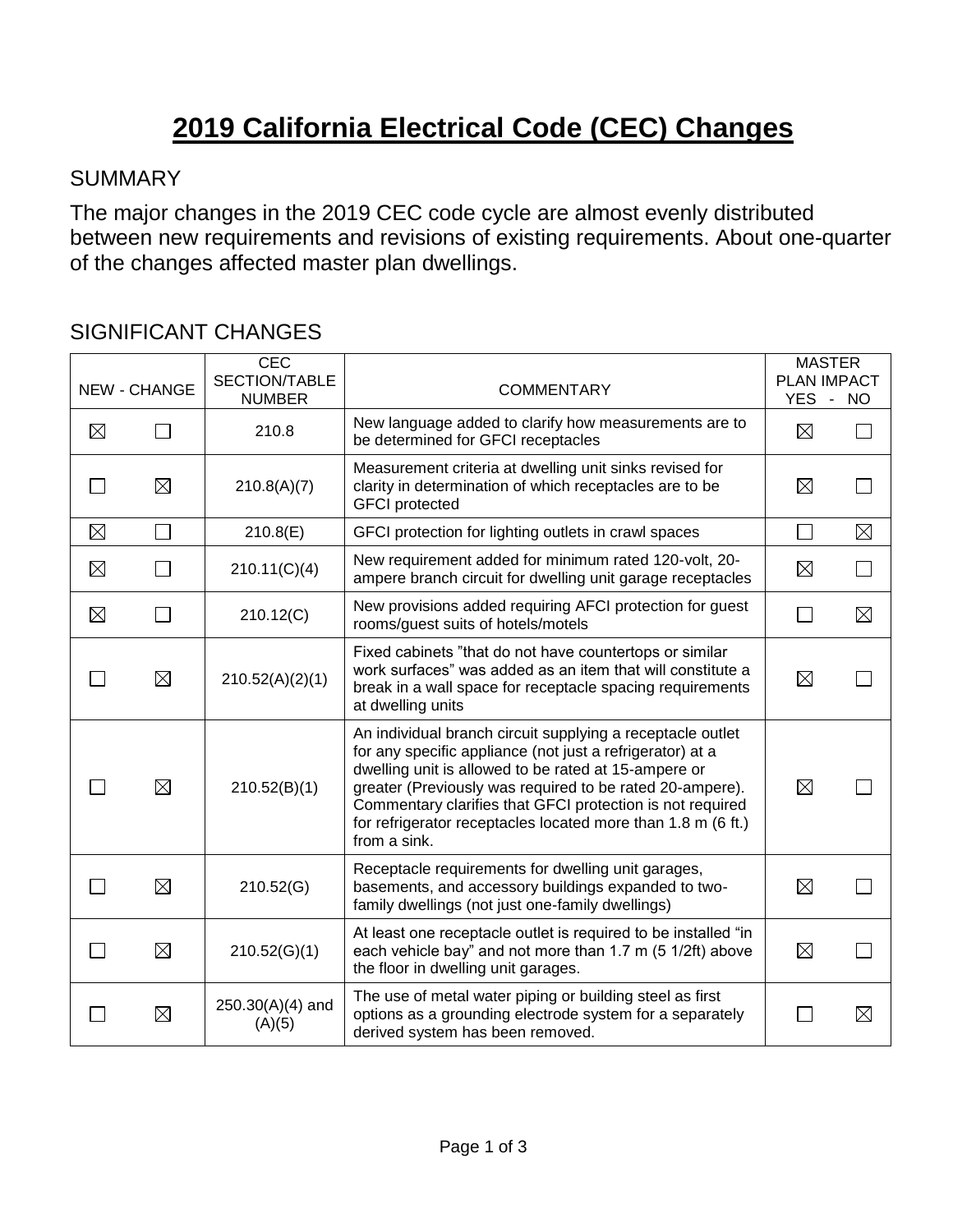## SIGNIFICANT CHANGES (cont'd)

|               | NEW - CHANGE             | <b>CEC</b><br>SECTION/TABLE<br><b>NUMBER</b> | <b>COMMENTARY</b>                                                                                                                                                                                                                     | <b>MASTER</b><br><b>PLAN IMPACT</b><br>YES - NO |             |
|---------------|--------------------------|----------------------------------------------|---------------------------------------------------------------------------------------------------------------------------------------------------------------------------------------------------------------------------------------|-------------------------------------------------|-------------|
| $\mathbf{I}$  | $\boxtimes$              | 250.52(A)(2)                                 | The title of a "Metal Frame of a Building" grounding<br>electrode renamed "metal In-Ground Support Structure."<br>Conditions for this grounding electrode have been revised.                                                          |                                                 | $\boxtimes$ |
| $\boxtimes$   |                          | 300.5(D)(4)                                  | Electrical metallic tubing (EMT) was added as an<br>acceptable wiring method to afford protection from<br>physical damage for conductor installed underground and<br>subject to physical damage.                                      |                                                 | $\boxtimes$ |
| $\boxtimes$   |                          | 312.5(C)<br>Exception,<br>Item(G)            | A new sentence was added to 312.4(C), Exception, Item<br>(G) to indicate that Note 2 to the tables in chapter 9 does<br>not apply to this "sleeve" of conduit or tubing required if<br>312.5(C), exception is employed.               |                                                 | $\boxtimes$ |
| $\boxtimes$   | $\overline{\phantom{a}}$ | 312.8(B)                                     | Power monitoring equipment is now required to be listed<br>for the application when installed in free space of cabinets<br>and cutout boxes.                                                                                          | $\perp$                                         | $\boxtimes$ |
| $\boxtimes$   |                          | 314.17(B)                                    | The outside sheath of Type NM or Type UF cable used<br>with a metal box must now extend not less than 6 mm (1/4<br>in.) inside the box and beyond any clamp as currently<br>required for nonmetallic boxes.                           |                                                 | $\boxtimes$ |
| $\mathcal{L}$ | $\boxtimes$              | 358.10                                       | The "uses Permitted" for EMT have been revised for<br>consistency with other steel conduit articles. (Type IMC<br>and RMC)                                                                                                            | $\perp$                                         | $\boxtimes$ |
| $\boxtimes$   |                          | 366.20                                       | Language was added to address how to install conductors<br>in parallel in an auxiliary gutter.                                                                                                                                        |                                                 | $\boxtimes$ |
|               | $\boxtimes$              | 422.16(B)(2)                                 | Maximum length of flexible cord for built-in dishwashers<br>increased from $1.2m$ (4 ft.) to $2 m$ (6.5 ft.) while the<br>receptacle outlet for a built-in dishwasher can only be<br>located in the space adjacent to the dishwasher. | $\boxtimes$                                     |             |
| $\boxtimes$   |                          | 424.45                                       | New requirements were added for the installation of<br>heating cables installed under floor coverings.                                                                                                                                | $\mathsf{L}$                                    | $\boxtimes$ |
| $\boxtimes$   |                          | 430.53(D)(4)                                 | New tap rule for a single motor allows 7.5 m (25 ft.) taps<br>with the same conditions as is allowed in other areas of<br>the NEC                                                                                                     | $\sqcup$                                        | $\boxtimes$ |
| $\boxtimes$   |                          | 440.9                                        | A new requirement was added requiring a wire-type<br>equipment grounding conductor for non-threaded conduit<br>systems on rooftops supplying such things as HVAC<br>equipment.                                                        |                                                 | $\boxtimes$ |
| $\boxtimes$   |                          | 525.23(D)                                    | New requirements for listed, labeled, and identification of<br>portable GFCI protection for branch circuits fed by flexible<br>cords at Carnivals, Circuses, airs, and similar events                                                 |                                                 | $\boxtimes$ |
| $\boxtimes$   |                          | 600.34, 600.2                                | A new definition for photovoltaic (PV Powered) sign was<br>added to 600.2 and new provisions for PV powered signs<br>were added to 600.34                                                                                             |                                                 | $\boxtimes$ |